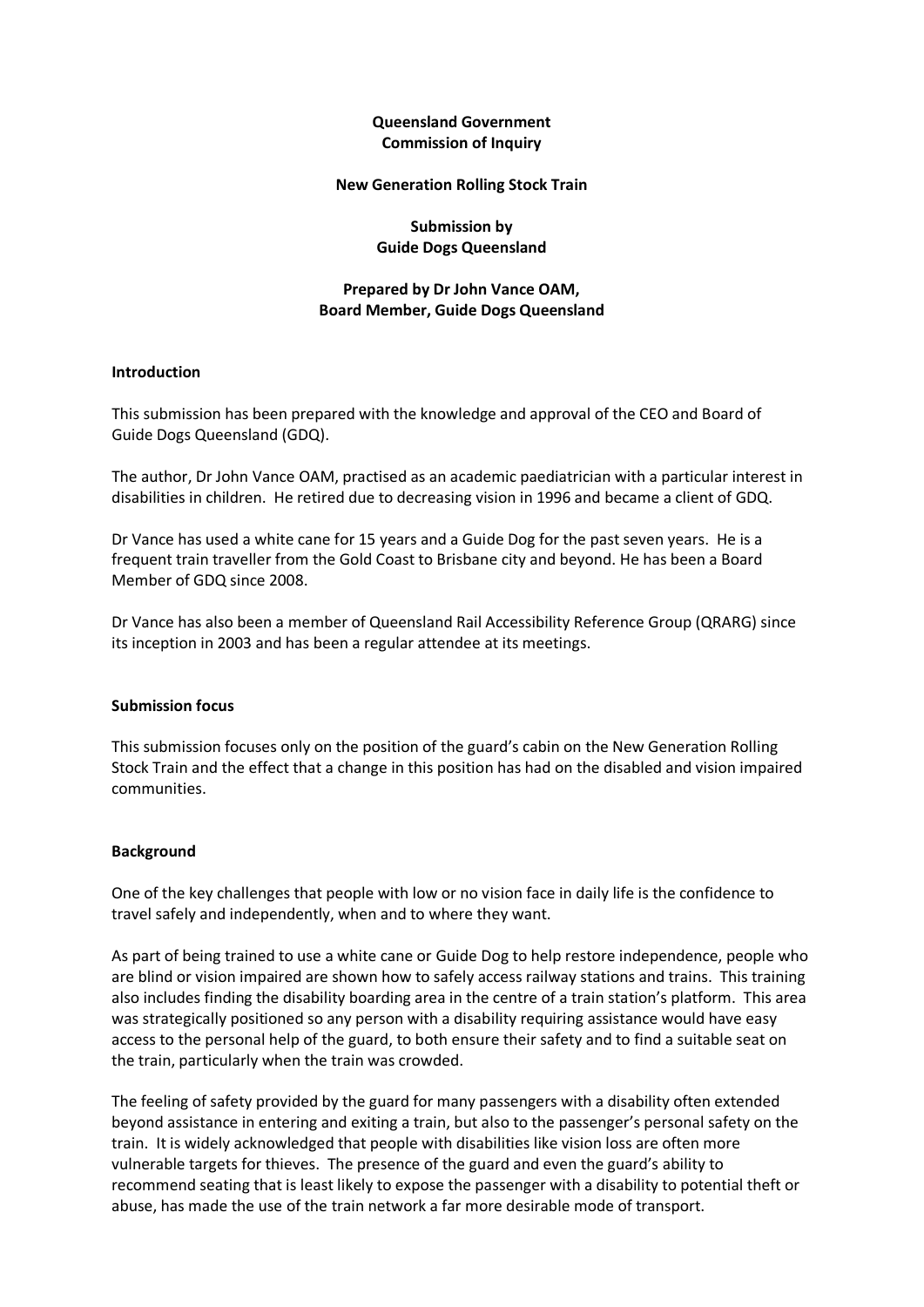For many years, the assistance of the train guard has been greatly valued by the disabled community. This system was superior to those who have experienced urban train travel in other capital cities and has ensured a growing confidence and regularity in the use of train travel in Queensland by people who are blind or vision impaired.

## **The issue**

Members of QRARG were invited to attend and review "mock ups" of the New Generation Rolling Stock Trains on at least two occasions – 5 August 2014 and 31 March 2015. On both of these occasions, the design of the interior of the cabin and toileting arrangements were demonstrated.

At the end of the second session it was mentioned – almost as an unimportant aside – that the guard's cabin would now be positioned at the end of the train.

The magnitude of this change for disabled passengers became immediately apparent, providing potentially serious personal and safety issues, especially for those with wheelchairs or with vision impairment.

The question raised was, "Who will assist the disabled to board if the guard is 50+ metres away?"

*A letter was written to QRARG by Dr Vance on 1 April 2015 and he understands that a copy of this letter has been forwarded to this inquiry.*

This new arrangement of carriages has quickly become a human rights and discrimination issue, as we have seen a perfectly adequate system involving human contact with the guard being replaced by impersonal contact, located 50+ metres away at the rear of the train.

The involvement of the QRARG in the discussion of this matter at the early design stage would have eliminated the problems now being faced.

#### **The Government's response**

QRARG holds meetings every three months and the matter of the guard positioning in the New Generation Rolling Stock Trains has been discussed at nearly every meeting. These meetings have been attended by design engineers on a regular basis.

This experience for the QRARG members has been exhausting and unrewarding, as no changes have been made, regardless of the feedback. It has also been noted that there is no intended change to the disability boarding area in the centre of the platform. As a consequence, discussions therefore largely revolved around how to change the guard position.

At various times it was felt that:

- members of QRARG were not being acknowledged;
- their concerns were being ignored;
- their concerns were considered trivial and need not be addressed;
- it was too late and too hard to change the guard position, either economically or politically;
- while Cabinet did agree to many changes in the design of the train, it did not accept the proposed guard changes.